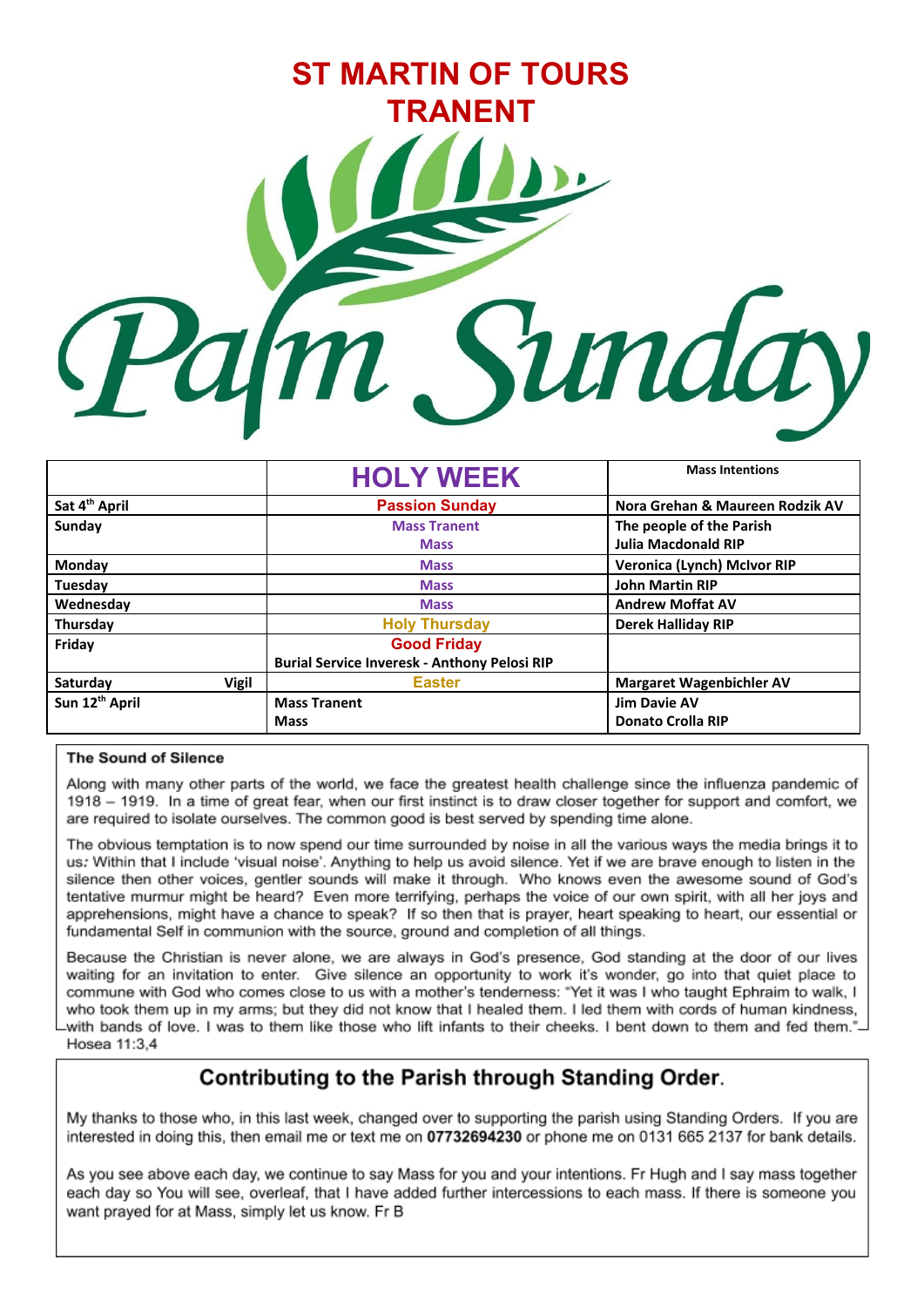# **ST MARTIN OF TOURS TRANENT**

Please remember to pray for the sick: For those with Covid 19 For the duration of this emergency an email will suffice if you wish someone added to this list.

Recently Deceased: David Thomson. May he rest in peace.

#### **Second Mass Intentions This Week**

| Monday:      | Our Lady of Loretto PS          |
|--------------|---------------------------------|
| Tuesday:     | St Martin's PS                  |
| Wednesday:   | St David's HS                   |
| Thursday     | Ross High                       |
| Friday:      | No Mass                         |
| Saturday AM  | The Bereaved                    |
| Saturday PM  | The People of                   |
| Musselburgh  |                                 |
| Sunday 9.30  | The People of Tranent           |
| Sunday 11,00 | <b>NHS Staff &amp; Patients</b> |
|              |                                 |

#### Churches in Scotland are joining together in prayer

"As we continue to live through this time of trial, we sense an ever-renewed Call to Prayer...We are not alone in hearing this call. Rather, it is a Call being heard and responded to across the nations of our island and across the nations of our world. This being so, we invite you to pray in solidarity with others at 7pm on Sunday 5th April, which is Palm Sunday. On Sunday at 7.00pm I will expose the Blessed Sacrament and spend 30 minutes with Lord ending this prayer time with: A prayer for this time which can be found on the third sheet of this letter.

#### Mass from Our Lady of Loretto and St Michael

Well we bit the bullet and stepping well outside my comfort zone we recorded and posted Mass for Friday of this last week. My thanks to those who have been generous in their comments. We will post Sunday Mass from both parishes: Musselburgh from this Sunday and Tranent from Easter Sunday. My thanks to Darius who helped with technical assistance. We will, I hope, get more proficient and confident as the weeks go on.

#### **BIDDING PRAYERS**

Let us bring our prayer to God, our strength, who makes haste to help us.

- 1. For the Church of God throughout the world, that Christians everywhere may mark Holy Week in their homes, with faith and devotion *.* Lord, hear us.
- 2. For our community, that even as we stay apart, we may mind each other and pray for each other*.* Lord, hear us.
- 3. For those who work on the frontline of healthcare, that they may be preserved safe from every danger*.* Lord, hear us.
- 4. For those who are sick or anxious because of COVID-19, that God comfort and heal them. Lord, hear us.
- 5. For people bored and lonely at home, that they may have God's gift of courage*.* Lord, hear us.
- 6. For those who are homeless these days, and for refugees, that God may be close to them. Lord, hear us.

**Pray for the dead:** For all those who gone before us in faith especially David Thomson that they may journey through the valley of death to resurrection *(pause for reflection).* Lord, hear us.

**Conclusion** God of compassion, in the death and resurrection of Jesus you show your love for us: hear our petitions, and grant them, through Christ our Lord. Amen.

## Keeping in Contact - Sustaining Community

- **Newsletter** If appropriate print a newsletter off and give it to any parishioner, you are still able to visit.
- St Martin's Whatsapp Group enter through
- Facebook/ St Martin's Tranent or link
- Telephone. 07732694230 or 01316652137
- Help me to expand my email contact list. If you speak to friends, ask them to get in touch by emailing

stmartintranent@gmail.com